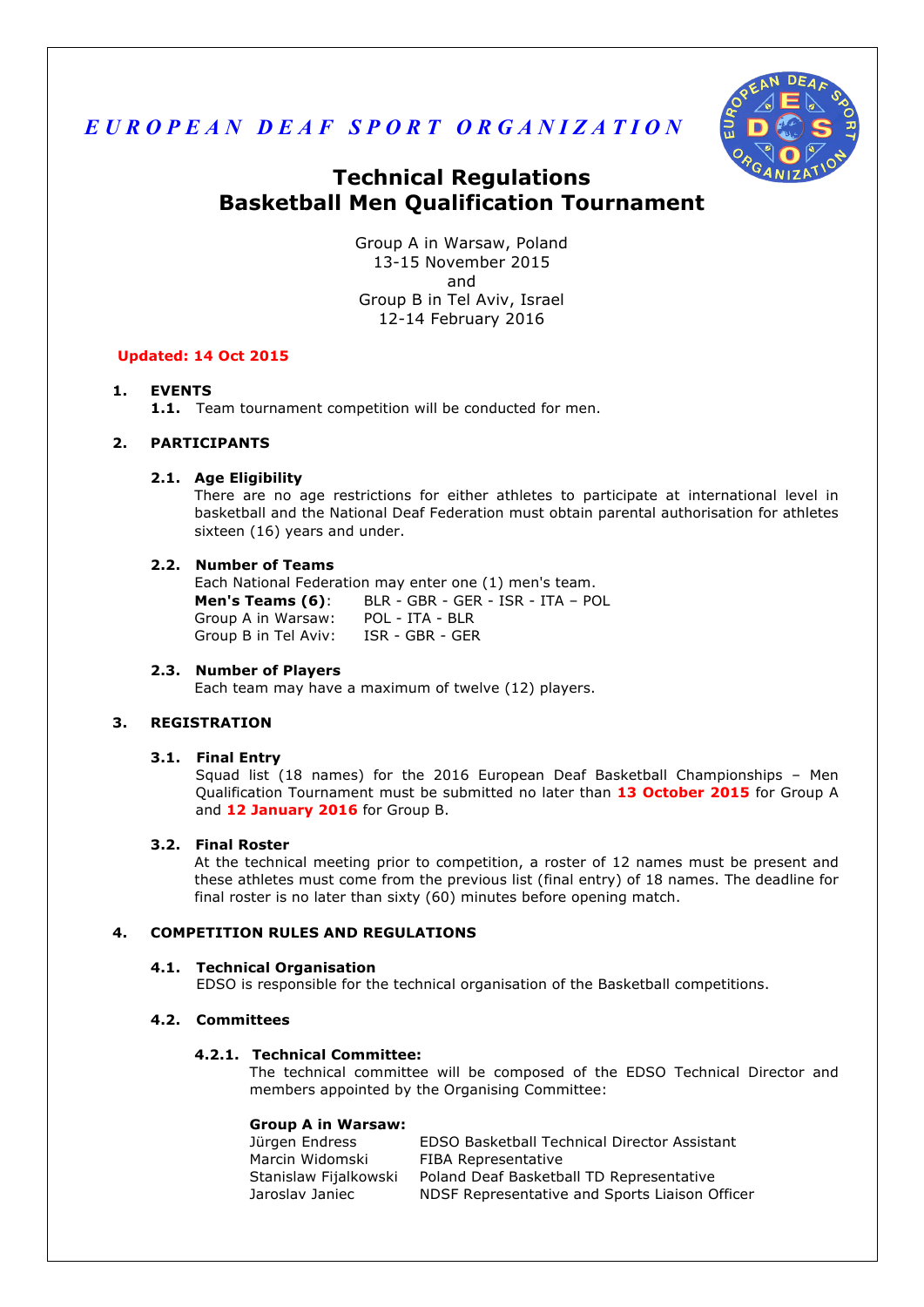#### **Group B in Tel Aviv:**

| Yaakov Keren   | EDSO Basketball Technical Director             |
|----------------|------------------------------------------------|
| Jürgen Endress | EDSO Basketball Technical Director Assistant   |
|                | FIBA Representative                            |
| Ido Rosink     | NDSF Representative and Sports Liaison Officer |
|                |                                                |

#### **4.2.2. Protest Committee:**

The Protest Committee shall consist of:

#### **Group A in Warsaw:**

| Yaakov Keren    | <b>EDSO Basketball Technical Director</b>    |
|-----------------|----------------------------------------------|
| Jürgen Endress  | EDSO Basketball Technical Director Assistant |
| Marcin Widomski | FIBA Representative                          |

#### **Group B in Tel Aviv:**

Yaakov Keren EDSO Basketball Technical Director Jürgen Endress EDSO Basketball Technical Director Assistant \_\_\_\_\_\_\_\_\_\_\_\_\_\_\_ FIBA Representative

#### **4.3. Competition Rules**

The Basketball competitions will be conducted in accordance with the Rules and Regulations of the FIBA version 2014. In case of disagreement in the interpretation of the Rules and Regulations, the English text shall prevail. Unforeseen incidents not covered by the Rules and Regulations shall be dealt with as follows:

- **4.3.1.** Cases of a general nature will be resolved in accordance with EDSO Regulations, EDSO General Technical Rules and this Basketball Technical Regulations.
- **4.3.2.** Technical questions related to competition rules shall be resolved according to the FIBA Rules and Regulations.
- **4.3.3.** Only athletes who comply with the EDSO Regulations are entitled to take part in the EDSO Basketball competitions.

# **4.4. Competition Equipment**

- **4.4.1.** All equipment and implements used during competitions will comply with the FIBA Rules and Regulations.
- **4.4.2.** The balls will be Molten GL 7 or Molten GG 7.

#### **4.5. Competition Uniform**

**4.5.1.** Each team shall have two sets of uniforms in contrasting colours (one light and the other dark). Team colours and jersey numbers (0 and 00 and from 1 to 99) must be identified on the final roster. The players must wear the same number as on the final roster throughout all games. The first mentioned team in every game plays in light uniforms.

#### **4.6. Draw**

The draws for teams participating were held by EDSO Technical Director.

#### **4.7. Competition Plan**

#### **4.7.1. Qualification Tournament**

The participating six (6) teams will be divided into two groups, each three (3) teams. During the competition round, each team will play the other teams in its group.

#### **4.7.2. Qualification to European Championships**

The teams placed 1st and 2nd in both groups will qualify to 2016 European Deaf Basketball Championships.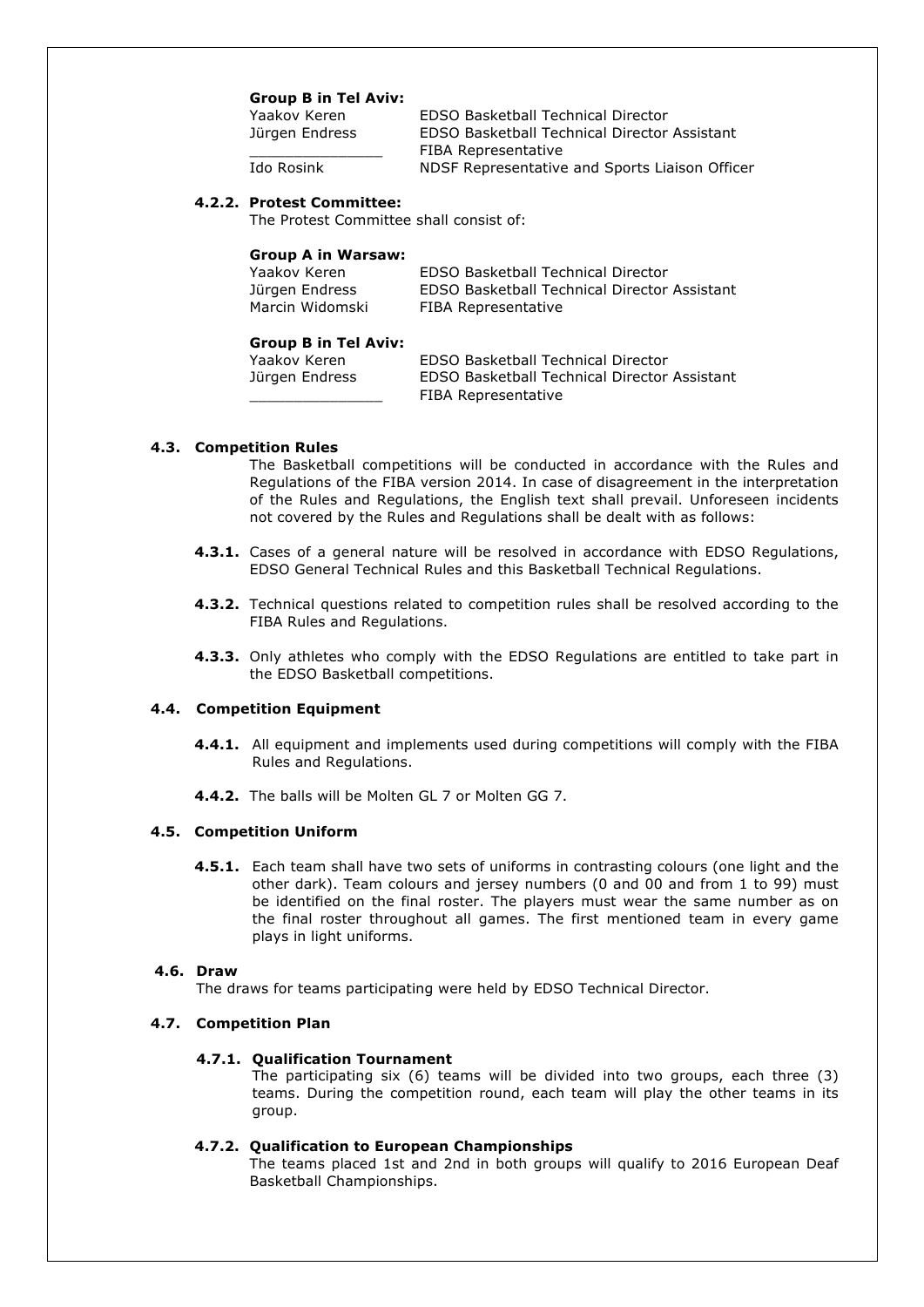# **4.7.3. Classification of Teams**

The classification of the teams in each group of a contest shall be made on points, namely: two (2) points for each game won, one (1) point for each game lost, and nil (0) point for a game lost by forfeit.

If at the end of a round two (2) or more teams have the same number of points, classification shall proceed in the following manner:

**a.** If there are two (2) teams equal in this classification, the result of the game between the two (2) teams involved will be used to determine the placings. **b.** If more than two (2) teams are equal in the placings, a second classification will be established, taking into account only the results of the games between the teams that are tied. In the event that there are still teams tied after the second classification, then goal average, taking into account only the results of the games between the teams still tied, will be used to determine the placings. If there are still teams tied, the placings will be determined using goal average from the results of all their games played in the group. If at any stage using the above criteria in (**b.**) a multiple team tie is reduced to a tie involving only two (2) teams, the procedure in (**a.**) will automatically be applied. If it is reduced to a tie still involving more than two (2) teams, the procedure beginning with the first paragraph of (**b.**) is repeated. Goal average will always be calculated by division.

## **4.8. Officials**

## **4.8.1. Referees**

Allocation of the referees to conduct the matches shall be made by the Technical Committee. Where possible, referees shall be in possession of an FIBA international referee license valid for 2014. However, referees with highest national accreditation may be used.

#### **4.8.2. Appointment**

The Organising Committee shall appoint an appropriate number of referees, scorers, timekeepers, etc.

#### **4.9. Withdrawal**

A team which, without valid reason, fails to appear to play a scheduled game or withdraws from the court before the end of the game shall lose the game by forfeit with 20-0. The Technical Committee may further decide on retrogression of this team to the last place in the classification. This retrogression shall become automatic in case of recurrence. Results of the games played by this team will remain valid for the purpose of general classification of the contest.

# **5. VENUES**

## **5.1. Competition Venue**

The Basketball competitions will take place: **Group A:** Sports hall "Kolo" in Warsaw/POL **Group B:** Sports hall "Hadar Yosef" in Tel Aviv/ISR

#### **5.1.1. Flooring**

The competition court surface is hardwood.

#### **5.2. Training Venue**

The training venue is the same as the competition venue.

## **6. SCHEDULE**

## **6.1. Competition Schedule**

Refer to the competition schedule on the hosting competitions website. www.edso.eu

# **6.2. Technical Meeting**

## **6.3.1. Date and Location**

The Technical Meeting will be held on: **Group A:** 13 November 2015 - 11:00h at sports hall "Kolo" in Warsaw/POL **Group B:** 11 February 2015 - 20:30h at hotel "Metropolitan" in Tel Aviv/ISR